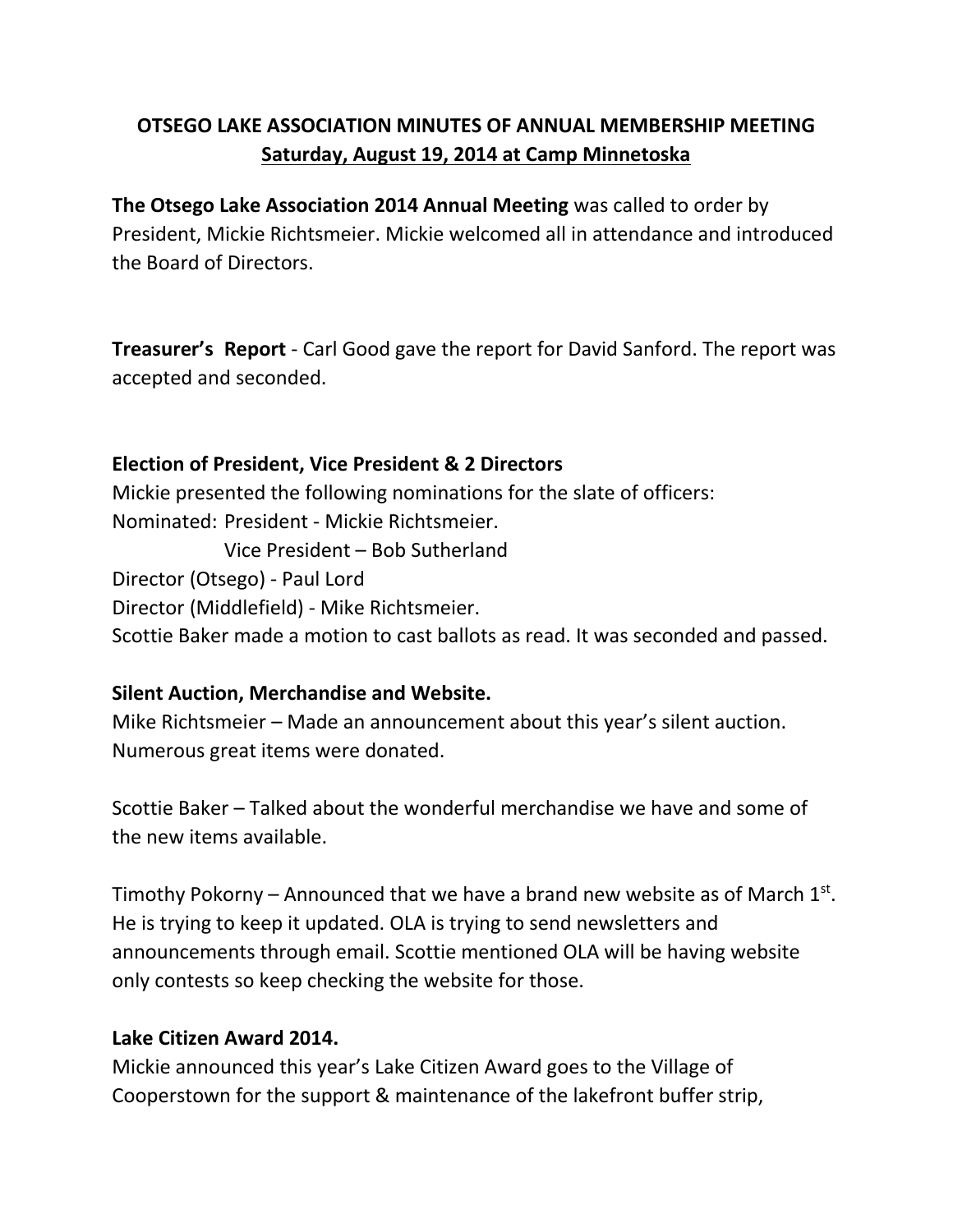installation of the storm water sediment traps on lower Pioneer St., storm water runoff sidewalks on Main St., boat inspection station, boat wash facility and working with NYSDOT to encourage a safer herbicide along Route 80. Mayor Katz accepted the award and thanked stated it was because of grass roots efforts, residents and local efforts. We can thank DOT and the watershed committee especially Dr. James LaCava for the safer herbicide treatments along Route 80. DOT very mindful in this case and they halted the spraying one year and then changed the herbicide to a less harmful organic one!!

## **Aquatic Invasive Species (AIS)**

Paul talked about how we must controls on the spread of water, mud and plants from one waterbody to another. OLA and OCCA haven't made much progress with the county to put transport regulations together. However, NYSDEC has put regulations in place that prohibit the transport of water, mud and plants to and from NYSDEC launch sites. NYSDEC has been working on a statewide transport law. Enforcement may be an issue. We hope this will slow the spread of AIS.

## **Town of Springfield**

Bob Sutherland spoke about how the town adopted no-wake policy with a sunset clause.

# **Route 80 Project – Update on where things stand.**

Caroline Sever spoke about the project. NYSDOT is looking to make major repairs to sections of Route 80 along West Lake Road. NYSDOT are claiming they own a number of properties along the road and will be tearing them down without reimbursement. Caroline stated this affects the lake not just the people losing their properties. In the meantime this impacts the upkeep of camps and neighbors who are not allowed to upgrade their septic systems. A meeting will be held at the Otesaga Hotel on Friday August 15<sup>th</sup> 6pm-8pm.

Betty Can Heusen spoke about how NYSDOT has been making ineffective repairs at numerous locations along Route 80. She asked everyone to take a look at their presentation and pictures of current condition of Route 80. She stated

"DOT wants to clear cut plants……and they don't have the money to plant the reconstructions they've already done. They said that the clear-cutting would be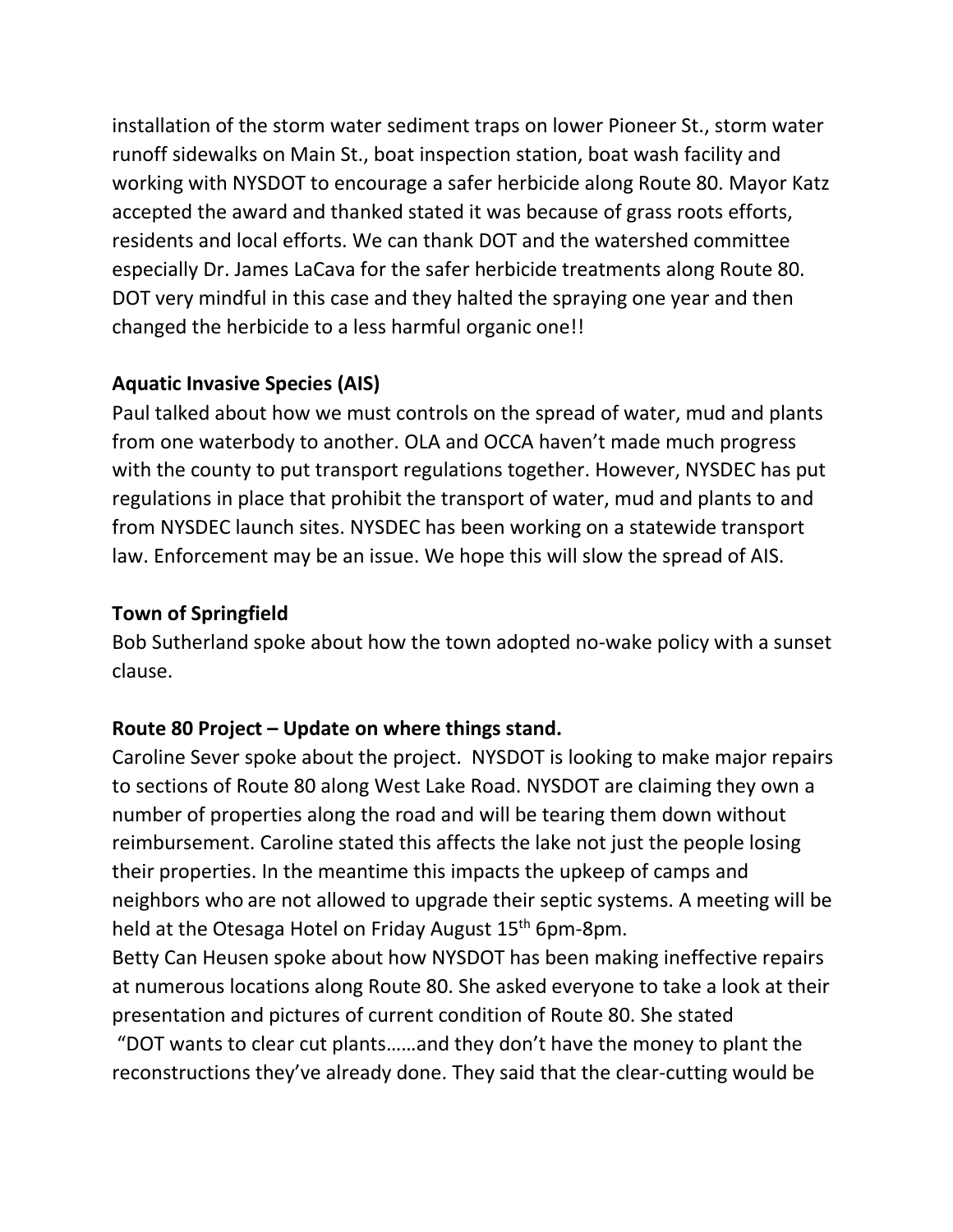good for tourism…." The homeowners are asking NYSDOT for a comprehensive plan and addressing problems of lake health and speeding issues. Question from the audience: weight load on that road……milk trucks, tractor trailers – "DOT says it's a law and they can't do anything to that." Mickie stated she had written a letter to the NYSDOT to suggest sustainable options!!

## **Oral history and images of Boats on Otsego Lake.**

Patty Grady – chairperson for the event introduced Will Walker and Cindy Fauk from the Cooperstown graduate program (CGP). It was stated that CGP has partnership with NYSHA it's a 2yrs master's degree from SUNY Oneonta. CGP students collect oral folklore and stories from the past 50 years. Liz Condon here to scan any photo of people's boats. Cindy and Will began talking about and playing oral stories of Otsego Lake and its boats. The audience was asked to follow along on the transcripts provided. A number of interesting stories were presented to the audience.

## **Chance to ask questions about the lake – ask our biologists!**

Paul Lord stated the biggest threat to Otsego Lake is AIS. There are over 200 species in the great lakes that could be on their way to Otsego Lake. Currently the worse threats are Hydrilla, Northern Snakehead and Spiny Water Fleas.

# **Take-away message – Any plant materials, water, and mud should not be moved!!!**

### **What happened to all the alewives?**

They disappeared most likely due to the introduction of Zebra mussels and increase in predator fish. The hope is without the Alewives the Otsego Bass can make a comeback! The fishery will rebound but not produce the numbers of fish it did during the Alewife years….

### **How deep do zebra mussels go?**

Paul stated he found zebra mussels down to 98 feet.

A couple of other comments & questions were asked.